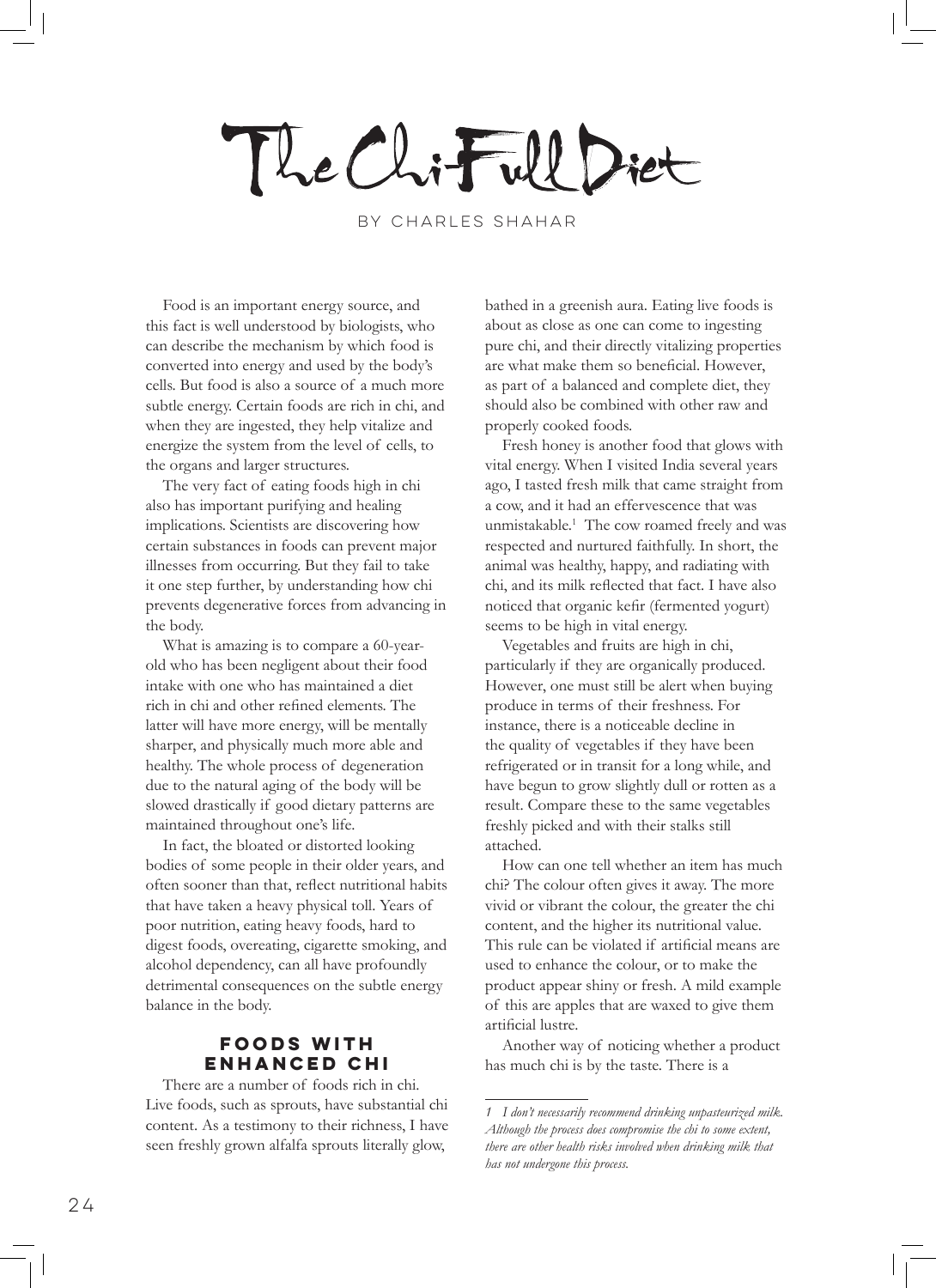difference in the taste of food which has less chi, often because the process of decay has set in. It may taste more bitter or sour, depending on the item, whereas the chi-filled food generally has a more pleasing flavour. The same goes for smell; the aroma of foods rich in chi is usually more vibrant; foods which lack a smell or smell rancid often have less chi.

Any fresh produce will carry chi. A peak chi period happens for fruits and vegetables when they reach maximum ripeness. At that point, their colour is most vibrant, and their taste and smell are most pleasing. If you are vigilant, you can even see a kind of effervescence that surrounds them, a sheen that makes them particularly attractive and worthy of our consumption.

After peak ripeness is reached, the life energy of fruits and vegetables then begins to withdraw, and the bacteria responsible for the degenerative forces will take over. Bruises and moulds are simply signs that the fruit has passed its maximum vitality, and that the process of decay has begun. The eating of decayed foods should be avoided, because this not only introduces unhealthy microorganisms into the body, it interferes with the proper absorption of chi in your system.

One of the most accurate ways of knowing when fruits or vegetables are chi-deficient is if they begin to decay even before they ripen. This type of produce will never reach a peak chi period, and I don't recommend eating them as a result. This sometimes happens with the poorer grades of fruits and vegetables. It is worthwhile spending more money on higher quality, chifilled foods.

Any item which is refrigerated for a long period of time will tend to lose much of its chi content, and the same pertains to cooked food. Overly cooked food usually means the chi has been drained almost entirely. I have seen people boil their vegetables until the contents turned white. It would have been better to drink the juices as a soup, and then at least some of the vital nutrients would have been ingested.

If vegetables are to be cooked, this should be done lightly, so their vibrancy can be maintained. People who boil the life out of their vegetables are eating dead food. A steamer is a nice addition to a kitchen, or even a pressure cooker, as long as the foods are not

overly cooked. Microwaved foods actually seem to retain chi if not overdone, but the concern is more with the radiation these gadgets emit.

Aside from length of cooking, foods such as leftovers are often chi-deficient, simply because they have been refrigerated or re-cooked to the point where their vitality has been compromised. A food will also lose chi if it has been cooked and there is a significant lapse before it is eaten. A refrigerated or storage area should always be kept clean, free from spoiled foods and their odour.

Any vegetable which is organically grown usually has more chi than one which is not. The taste, colour and smell of the food is usually a testament to their higher chi content. Such produce will often stay ripe longer, that is, have a longer peak chi period.

It is interesting that all processed foods lack significant chi. This includes white sugar, flour, most breads, pastas, cheeses and cereals. The vitality of these foods gets lost in the processing, which is why natural foods are always recommended. Items stored in tin cans are also usually chi-deficient, as are frozen foods and pre-cooked meals which have to be re-heated.

The foods low in chi are generally heavy, tasteless, and nutritionally deficient. Chideficient foods have a tendency to weigh down the organism, to clog up the digestive tract, and to promote the formation of bodily toxins and excess fat.

Of all the foods, meats have the least chi. The moment life withdraws from the body of an animal, the chi dissolves as well, and the remains begin to decompose. Eating meat is equivalent to ingesting food which is not only in the process of rotting, but for all purposes is completely dead! The dullness in the colour of meat, its odour and texture, are all signs of the lifelessness it represents, and the type of vibrations one takes into their system by eating it.

## **Tuning Into the Chi**

I often say a prayer or briefly close my eyes and meditate before a meal. You cannot adequately absorb the subtle chi in food if you are feeling weary, irritable or distracted. A calm pause has the effect of raising the vibration of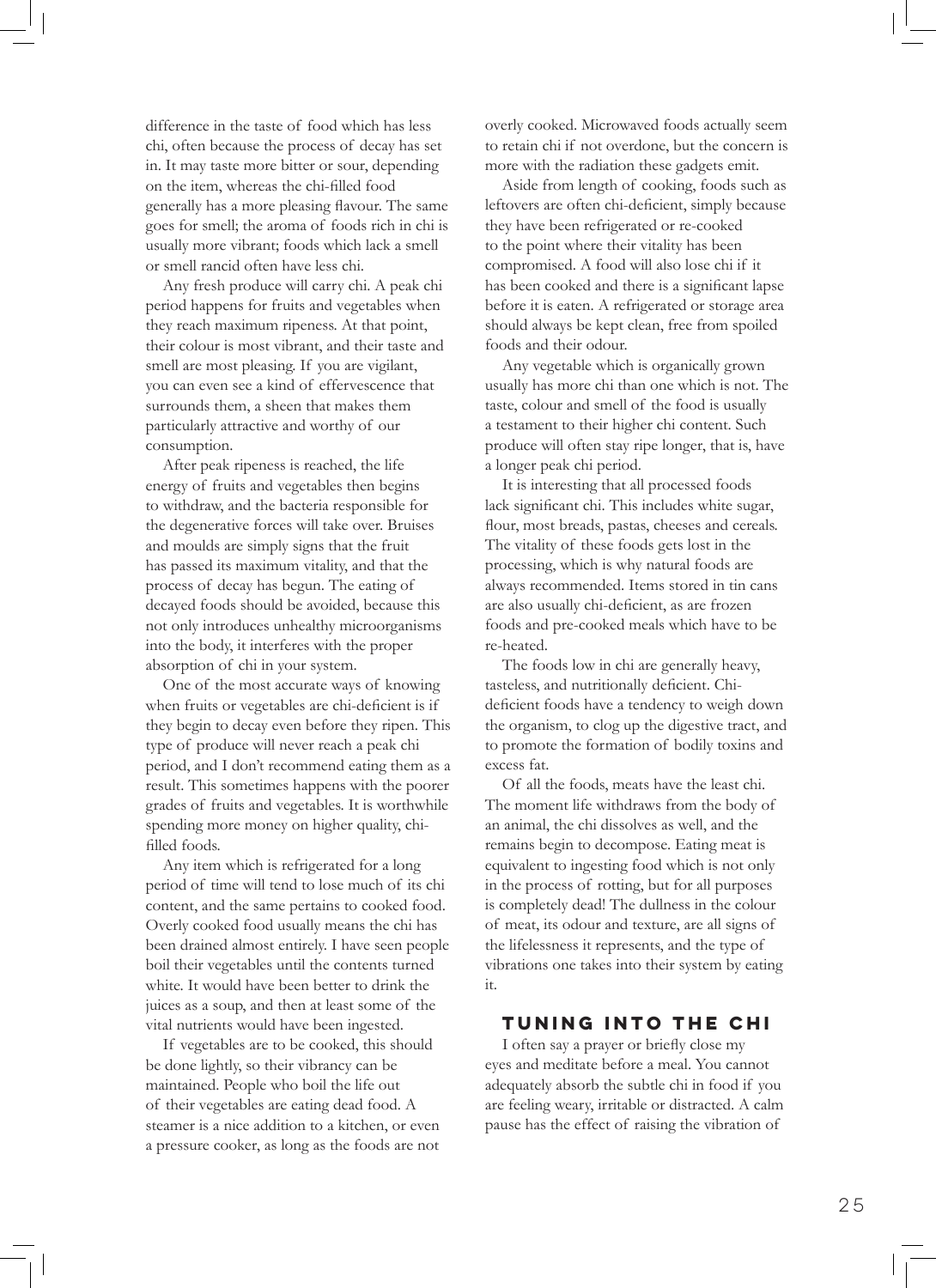your vital body<sup>2</sup> – meaning that not only are the physical processes related to digestion given a chance to function optimally, but the more subtle process of how efficiently you absorb the chi in food is also maximized.

If you are in a rush and eat hurriedly, very little of the vital elements in the food will be absorbed effectively. If you are engaged in an argument while you are eating, this will likewise compromise your ability to efficiently absorb chi. Even much talking during a meal will compromise the absorption of vital elements. Eating is actually an internal process that requires a focusing or centring of one's mental and emotional faculties.

The absorption of chi in food is done through the solar plexus chakra, which is located in the upper abdomen, just above the belly button. If you are experiencing some discomfort there due to emotional turmoil, this will have implications for how efficiently the chakra will be able to assimilate the chi in food. If you regularly eat heavy or dull foods that clog up the digestive tract, the chakra itself will get congested or obstructed and your chi absorption will be compromised.

While comfort foods, such as ice cream or pasta, may help you feel more grounded — or feel more "full" emotionally if you are feeling empty or lonely — they are also usually heavy and promote a clogging of chi. Sometimes, we overeat because we intuitively believe that more food will provide more fuel and therefore more energy. But overeating often has an opposite result: weighing down the person, clogging the system, and promoting lethargy and inertia.

The bottom line is that it is possible to be sensitive to the flow of chi in the body and to sense when it is being compromised; whether by the food we ingest, or how and where we eat it. One way to do this is to pause before a meal and to create calm conditions while the meal is progressing.

## **The Chi in Restaurants**

The food provided in a restaurant is permeated by the vital energies projected into it by the cooking staff, and by the general atmosphere of the establishment. When you ingest food, subtle changes happen in your aura, and how effectively you absorb the energy (chi) within the food will reflect how much you resonate with the ambiance of a restaurant and how comfortable you feel there.

I am often sensitive to the subtle energy projected by the servers. They will deposit their positive or negative energy into the food. When they bring a menu, take your order, address any needs you have, and bring a meal, they will leave energetic residues on everything they handle and around their vicinity as well. These residues will have an impact on your vital body and the way it absorbs the subtle energy of food.

An amiable waiter will generally inject much chi and positive emotional energy into the food simply by handling the dishes and cutlery. It is amazing to see this process. There are literally currents of energy running from their hands into the food. They do it unconsciously. The food is actually much more charged as a result.

In contrast, a tired or lethargic waiter will draw some of the chi out of the food, and will leave a mass of stagnant vibrations, known in feng shui practise as 'si chi'. A very upset or irritable waiter will not only withdraw chi, but will inject everything they touch with nervous energy, called 'sha chi'. This represents "food poisoning" on a different level than what is commonly understood regarding this term.

The cook's vibration is a particularly important element related to the energy of food. A vegan restaurant I frequented before it became mainstream was located at the end of an alley, wedged between two buildings. The ambience was not terrific; it had a kind of punk-grunge feel to it. However, the cook was amazing. When he took brief breaks he played the Pan Flute, he often smoked marijuana, and he had a wonderfully sweet disposition. He put much care and love into his food, which was brimming with chi. People would wait in line for long periods because they loved the food.

Contrast this energy with that of temperamental chefs who terrorize their

*<sup>2</sup> All living beings have an energy field surrounding them, which is labelled here as the vital body. The quality and texture of this vital sheath depends on a person's health, their robustness, and their general vigour.*